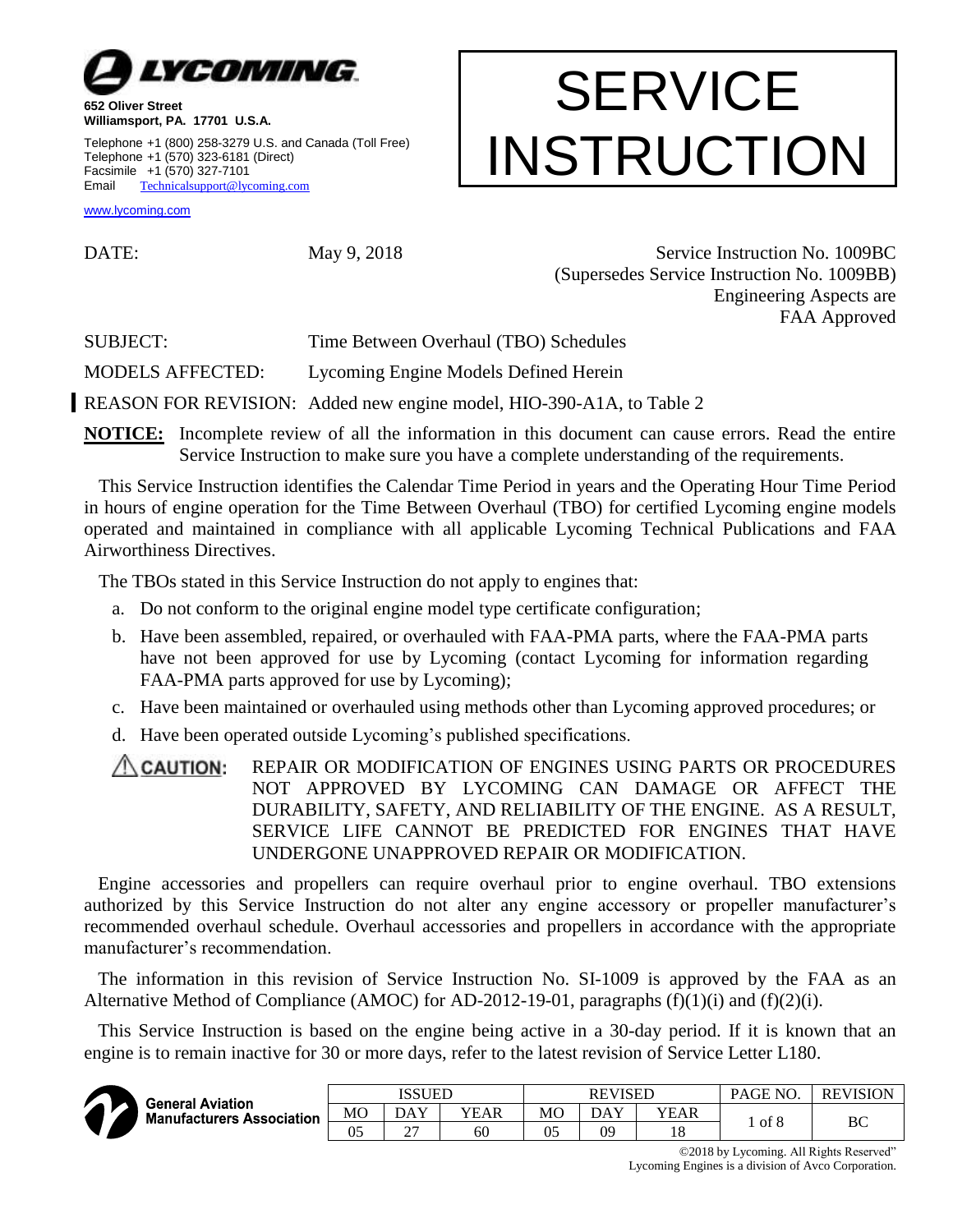### **CALENDAR TIME PERIOD TBO**

All engine models are to be overhauled within twelve (12) calendar years of the date they first entered service or of last overhaul. This calendar year time period TBO is to mitigate engine deterioration that occurs with age, including corrosion of metallic components and degradation of non-metallic components such as gaskets, seals, flexible hoses and fuel pump diaphragms.

CALENDAR YEAR TBO IS BASED ON ACCELERATED TESTING AND  $\triangle$  CAUTION: OVERALL FLEET SERVICE DATA. LOCAL CLIMATE CONDITIONS, STORAGE CONDITIONS, FREQUENT EXTENDED PERIODS OF INACTIVITY, PRESERVATION TECHNIQUES USED DURING INACTIVE PERIODS, AND FREQUENCY OF OIL CHANGES CAN AFFECT CORROSION OF METALS AND DEGRADATION OF NON-METALS.

For FAA Part 91 or EASA Part NCO (non-commercial) operations, only an appropriated rated and qualified maintenance person (or international equivalent) can allow the twelve (12) calendar year TBO to be exceeded after thoroughly examining the engine for corrosion and degradation in accordance with 14 CFR 43 Appendix D (or international equivalent) and determining that the engine remains in an airworthy condition. This inspection is to be repeated annually or as necessary to ensure continued airworthiness. The twelve (12) calendar year TBO must not be exceeded if the engine is affected by AD 2012-19-01 and not in compliance with AD 2012-19-01.

OPERATION OF AN ENGINE IN A NON-AIRWORTHY CONDITION COULD A WARNING: RESULT IN LOSS OF LIFE, SERIOUS INJURY, AND DAMAGE TO PROPERTY. ENGINES ARE NOT TO BE OPERATED BEYOND 12 YEARS UNLESS CERTIFIED AS AIRWORTHY BY APPROPRIATE MAINTENANCE PERSONNEL. ENGINES THAT FAIL TO OPERATE WITHIN LYCOMING'S PUBLISHED OPERATING SPECIFICATIONS OR THAT SHOW ANY EVIDENCE OF CORROSION, WEAR, DAMAGE, OR OTHER CONDITION AFFECTING AIRWORTHINESS MUST BE IMMEDIATELY REMOVED FROM SERVICE AND OVERHAULED PER LYCOMING TECHNICAL PUBLICATIONS.

# **OPERATING HOUR TIME PERIOD TBO**

Operating Hour TBOs for fixed wing aircraft are in Table 1 and for rotary wing aircraft are in Table 2. These TBOs are to mitigate engine deterioration that occurs during normal operation such as wear and high cycle fatigue of metallic components.

- $\triangle$  CAUTION: OPERATING HOUR TBOS ARE BASED ON ACCELERATED TESTING AND OVERALL FLEET SERVICE DATA. BECAUSE OF VARIATIONS IN THE MANNER IN WHICH ENGINES ARE OPERATED AND MAINTAINED, LYCOMING CANNOT GIVE ASSURANCE THAT ANY INDIVIDUAL OPERATOR WILL ACHIEVE THE OPERATING HOUR TBOS IDENTIFIED HEREIN.
- **NOTICE:** The TBOs for engines used in crop dusting or other chemical application is a maximum of 1500 hours, or the time referenced in Tables 1 and 2, whichever is lower.

Tables 1 and 2 have references to the NOTES at the end of this Service Instruction with specific information regarding the engine overhaul intervals.

|    | ISSUED      |      |    | <b>REVISED</b> |      | PAGE NO.   | <b>REVISION</b> |          |
|----|-------------|------|----|----------------|------|------------|-----------------|----------|
| MO | DAY         | YEAR | MO | DAY            | YEAR | $2$ of $8$ |                 | 1009     |
| 05 | $\sim$<br>∼ | 60   | 05 | 09             | 18   |            | ВC              | <u>.</u> |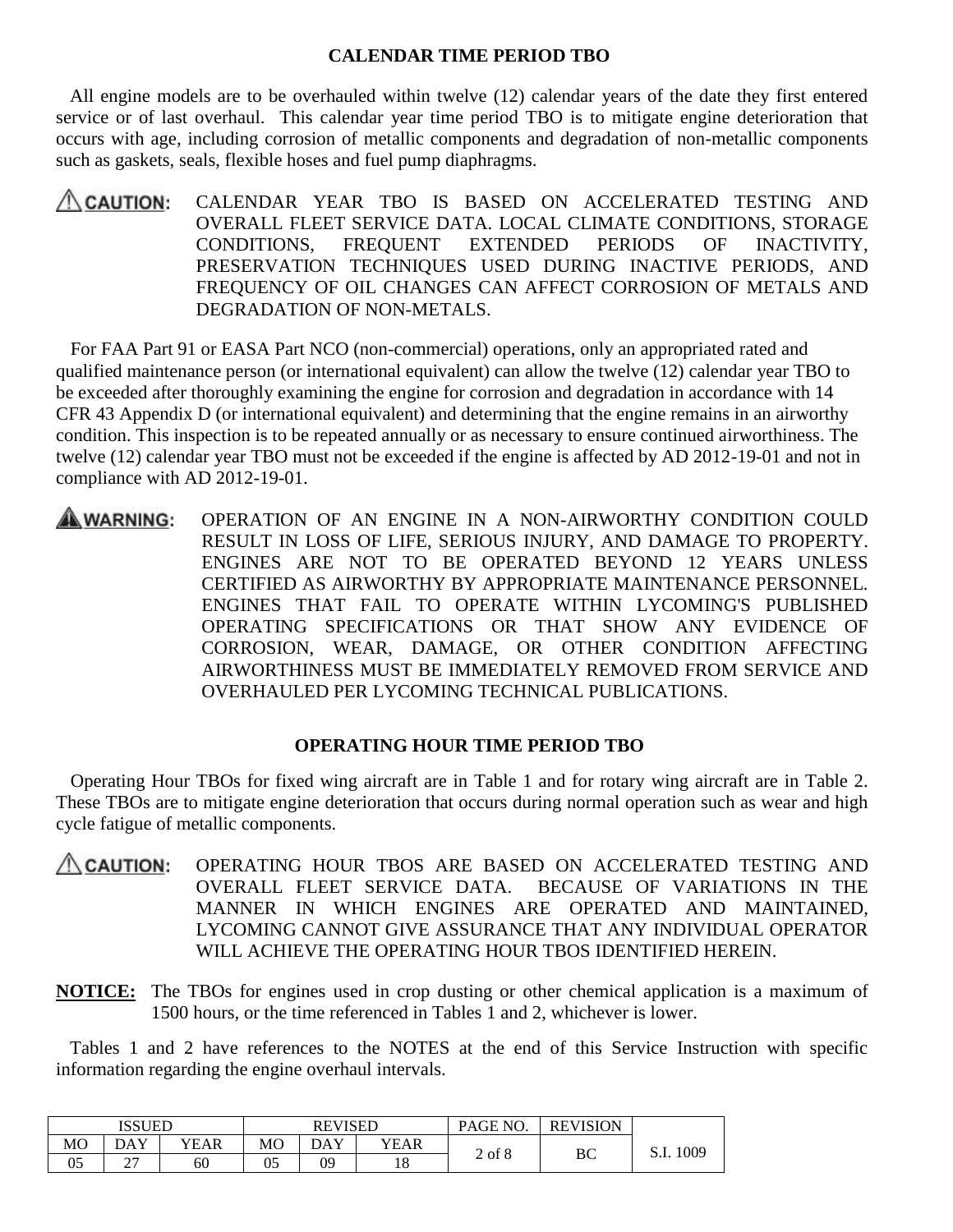# **Table 1 Fixed Wing Aircraft Operating Hour Time Between Overhaul Periods**

| O-235 (except -F, -G, -J)<br>12<br>2400<br>$O-235-F, -G, -J$<br>13<br>2000<br>$O-290-D$<br>2000<br>$O-290-D2$<br>1500<br>O-320 (except O-320-H)<br>1,10,11,15,16<br>2000<br>$O-320-H$<br>11<br>2000<br>IO-320-A, -E<br>1,10,11,15,16<br>2000<br>IO-320-B, -D, -F<br>4,6,10,11,15,16<br>2000<br>$IO-320-C$<br>2,4,10,11<br>1800<br>AIO-320 (160 HP)<br>6<br>1600<br><b>AEIO-320</b><br>6<br>1600<br>$\mathbf{1}$<br>$O-340$<br>2000<br>O-360 (except O-360-E)<br>1,4,10,11,15,16<br>2000<br>$O-360-E$<br>4,11<br>2000<br>IO-360-L2A<br>11,15,16<br>2000<br>IO-360-A, -C, -D, -J (200 HP)<br>4, 5, 6, 10, 11, 15, 16<br>2000<br>IO-360-B, -E, -F, -M, -N, -P (180 HP)<br>1,4,10,11,15,16<br>2000<br>TO-360-C, -F; TIO-360-C<br>3,11<br>1800 |
|-------------------------------------------------------------------------------------------------------------------------------------------------------------------------------------------------------------------------------------------------------------------------------------------------------------------------------------------------------------------------------------------------------------------------------------------------------------------------------------------------------------------------------------------------------------------------------------------------------------------------------------------------------------------------------------------------------------------------------------------|
|                                                                                                                                                                                                                                                                                                                                                                                                                                                                                                                                                                                                                                                                                                                                           |
|                                                                                                                                                                                                                                                                                                                                                                                                                                                                                                                                                                                                                                                                                                                                           |
|                                                                                                                                                                                                                                                                                                                                                                                                                                                                                                                                                                                                                                                                                                                                           |
|                                                                                                                                                                                                                                                                                                                                                                                                                                                                                                                                                                                                                                                                                                                                           |
|                                                                                                                                                                                                                                                                                                                                                                                                                                                                                                                                                                                                                                                                                                                                           |
|                                                                                                                                                                                                                                                                                                                                                                                                                                                                                                                                                                                                                                                                                                                                           |
|                                                                                                                                                                                                                                                                                                                                                                                                                                                                                                                                                                                                                                                                                                                                           |
|                                                                                                                                                                                                                                                                                                                                                                                                                                                                                                                                                                                                                                                                                                                                           |
|                                                                                                                                                                                                                                                                                                                                                                                                                                                                                                                                                                                                                                                                                                                                           |
|                                                                                                                                                                                                                                                                                                                                                                                                                                                                                                                                                                                                                                                                                                                                           |
|                                                                                                                                                                                                                                                                                                                                                                                                                                                                                                                                                                                                                                                                                                                                           |
|                                                                                                                                                                                                                                                                                                                                                                                                                                                                                                                                                                                                                                                                                                                                           |
|                                                                                                                                                                                                                                                                                                                                                                                                                                                                                                                                                                                                                                                                                                                                           |
|                                                                                                                                                                                                                                                                                                                                                                                                                                                                                                                                                                                                                                                                                                                                           |
|                                                                                                                                                                                                                                                                                                                                                                                                                                                                                                                                                                                                                                                                                                                                           |
|                                                                                                                                                                                                                                                                                                                                                                                                                                                                                                                                                                                                                                                                                                                                           |
|                                                                                                                                                                                                                                                                                                                                                                                                                                                                                                                                                                                                                                                                                                                                           |
|                                                                                                                                                                                                                                                                                                                                                                                                                                                                                                                                                                                                                                                                                                                                           |
| TO-360-E (180 HP)<br>1800<br>3,4,11                                                                                                                                                                                                                                                                                                                                                                                                                                                                                                                                                                                                                                                                                                       |
| AIO-360 (200 HP)<br>6<br>1400                                                                                                                                                                                                                                                                                                                                                                                                                                                                                                                                                                                                                                                                                                             |
| <b>TIO-360-A</b><br>3,11<br>1200                                                                                                                                                                                                                                                                                                                                                                                                                                                                                                                                                                                                                                                                                                          |
| AEIO-360 (180 HP)<br>6<br>1600                                                                                                                                                                                                                                                                                                                                                                                                                                                                                                                                                                                                                                                                                                            |
| AEIO-360 (200 HP)<br>6<br>1400                                                                                                                                                                                                                                                                                                                                                                                                                                                                                                                                                                                                                                                                                                            |
| IO-390-A, -C<br>11,15,16<br>2000                                                                                                                                                                                                                                                                                                                                                                                                                                                                                                                                                                                                                                                                                                          |
| <b>AEIO-390-A</b><br>6<br>1400                                                                                                                                                                                                                                                                                                                                                                                                                                                                                                                                                                                                                                                                                                            |
| O-435; GO-435<br>1200                                                                                                                                                                                                                                                                                                                                                                                                                                                                                                                                                                                                                                                                                                                     |
| GO, GSO-480; IGSO-480<br>1400<br>1                                                                                                                                                                                                                                                                                                                                                                                                                                                                                                                                                                                                                                                                                                        |
| O-540-A, -B, -E4A5<br>1,10,15<br>2000                                                                                                                                                                                                                                                                                                                                                                                                                                                                                                                                                                                                                                                                                                     |
| O-540-E4B5, -E4C5<br>1,11,15,16<br>2000                                                                                                                                                                                                                                                                                                                                                                                                                                                                                                                                                                                                                                                                                                   |
| $O-540-G, -H, -J$<br>10,11,15,16<br>2000                                                                                                                                                                                                                                                                                                                                                                                                                                                                                                                                                                                                                                                                                                  |
| O-540-L3C5D<br>2,11<br>2000                                                                                                                                                                                                                                                                                                                                                                                                                                                                                                                                                                                                                                                                                                               |
| IO-540-A, -B (290 HP)<br>1400<br>1,10,11                                                                                                                                                                                                                                                                                                                                                                                                                                                                                                                                                                                                                                                                                                  |
| IO-540-AG1A5<br>1800                                                                                                                                                                                                                                                                                                                                                                                                                                                                                                                                                                                                                                                                                                                      |
| IO-540-C<br>2000<br>1, 10, 11, 15, 16                                                                                                                                                                                                                                                                                                                                                                                                                                                                                                                                                                                                                                                                                                     |
| 1,10,15<br>$IO-540-D$<br>2000                                                                                                                                                                                                                                                                                                                                                                                                                                                                                                                                                                                                                                                                                                             |
| IO-540-E, -G, -P<br>1600<br>1,10,11                                                                                                                                                                                                                                                                                                                                                                                                                                                                                                                                                                                                                                                                                                       |
| <b>ISSUED</b><br><b>REVISED</b><br>PAGE NO.<br><b>REVISION</b>                                                                                                                                                                                                                                                                                                                                                                                                                                                                                                                                                                                                                                                                            |
| <b>YEAR</b><br><b>YEAR</b><br><b>MO</b><br><b>DAY</b><br><b>MO</b><br><b>DAY</b><br>S.I. 1009<br>3 of 8<br>BC<br>05<br>27<br>09<br>05<br>18<br>60                                                                                                                                                                                                                                                                                                                                                                                                                                                                                                                                                                                         |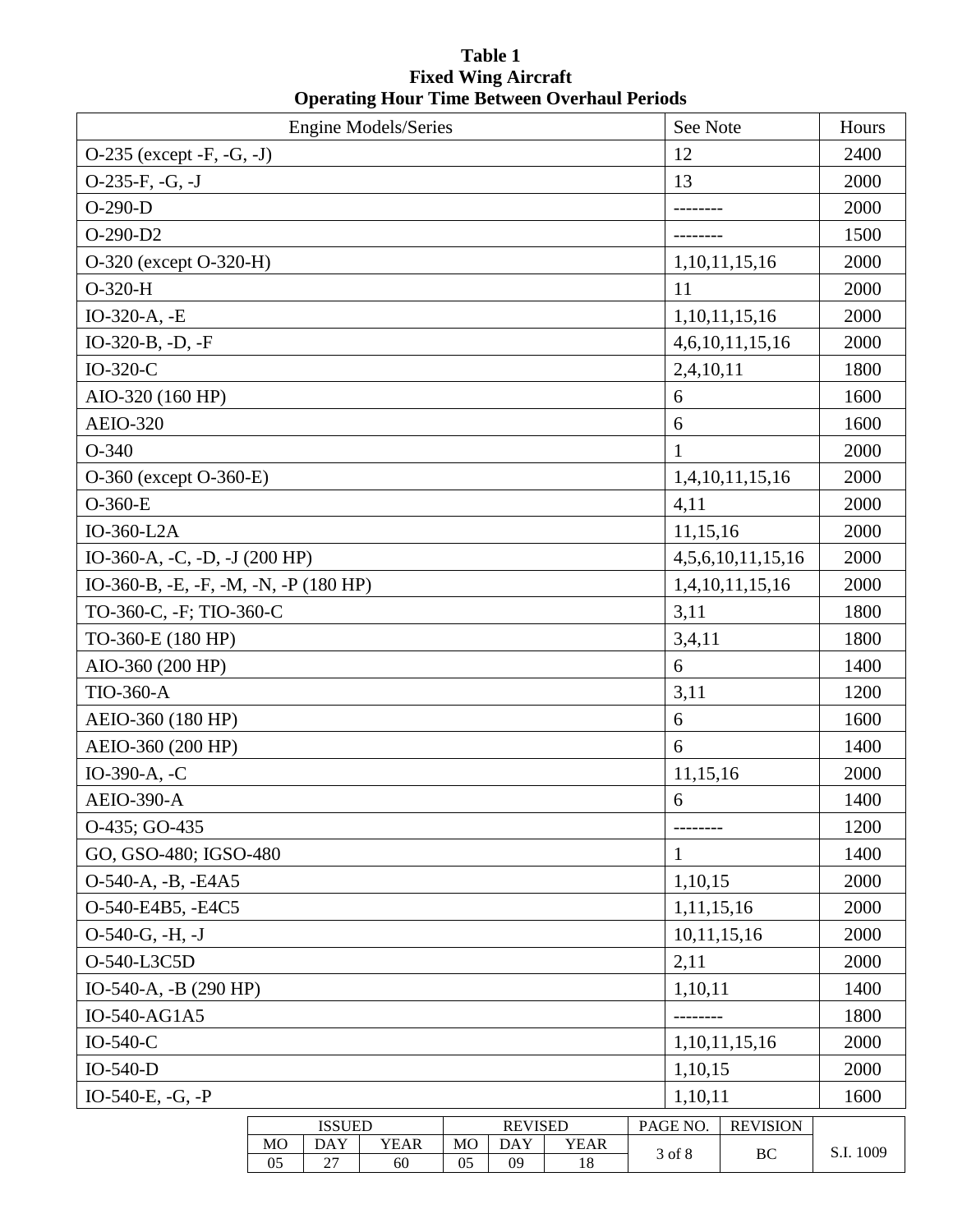# **Table 1 (Cont.) Fixed Wing Aircraft Operating Hour Time Between Overhaul Periods**

| <b>Engine Models/Series</b>                  | See Note    | Hours |
|----------------------------------------------|-------------|-------|
| IO-540-S, $-AA$                              | 2,10        | 1800  |
| $IO-540-J, -R$                               | 2,10        | 1800  |
| IO-540-J4A5                                  | 10          | 2000  |
| IO-540-AB1A5, -AC1A5, -AF1A5                 | 11,15,16    | 2000  |
| IO-540-K, -L, -M, -N, -T, -V, -W             | 10,11,15,16 | 2000  |
| <b>AEIO-540</b>                              | 6           | 1400  |
| IGO & IGSO-540                               |             | 1200  |
| TIO-540-V, -W, -AE                           | 3,4,11      | 2000  |
| TIO-540-C, -AA, -AB, -AF, -AG, -AH, -AJ, -AK | 3,4,7,11    | 2000  |
| $TIO-540-A, -F, -J, -N, -R, -S, -U$          | 3,4,11,14   | 1800  |
| TIO-541-A (320 HP)                           | 3           | 1300  |
| TIO-541-E (380 HP)                           | 3,9         | 1600  |
| TIGO-541 (425 HP)                            | 3           | 1200  |
| IO-580-B1A                                   | 11,15,16    | 2000  |
| <b>AEIO-580-B1A</b>                          | 6           | 1400  |
| IO-720                                       | 11          | 1800  |

# **Table 2 Rotary Wing Aircraft Operating Hour Time Between Overhaul Periods**

| <b>Engine Models/Series</b>                     | See Note | Hours |
|-------------------------------------------------|----------|-------|
| O-320-A2C, -B2C                                 | 11,15,16 | 2000  |
| HO-360-C1A                                      | 11       | 2000  |
| O-360-C2B,-C2D; HO-360 (except -C1A); HIO-360-B |          | 1500  |
| $O-360-J2A$                                     | 11,15,16 | 2000  |
| HIO-360-A, -C, -D, -E, -F                       |          | 1500  |
| HIO-360-G1A                                     | 11       | 2000  |
| $VO-360-A$                                      |          | 600   |
| VO-360-B; IVO-360                               |          | 1000  |
| HIO-390-A1A                                     | 11,15,16 | 2000  |
| $VO-435-A$                                      |          | 1200  |
| $VO-435-B$                                      |          | 1200  |
| <b>TVO-435</b>                                  | 3        | 1000  |
| O-540-F1B5                                      | 11,15,16 | 2000  |
| IO-540-AE1A5                                    | 11,15,16 | 2000  |
| $VO-540$                                        | 8        | 1200  |
| <b>IVO-540</b>                                  |          | 600   |
| <b>TVO, TIVO-540</b>                            | 3,8      | 1200  |

|    | <b>ISSUED</b>      |      |    | <b>REVISED</b> |      | PAGE NO.   | <b>REVISION</b> |      |
|----|--------------------|------|----|----------------|------|------------|-----------------|------|
| MO | DAY                | YEAR | MO | DAY            | YEAR | $4$ of $8$ |                 | 009  |
| 05 | $\sim$<br><u>.</u> | 60   | 05 | 09             | 18   |            | ВC              | Э.I. |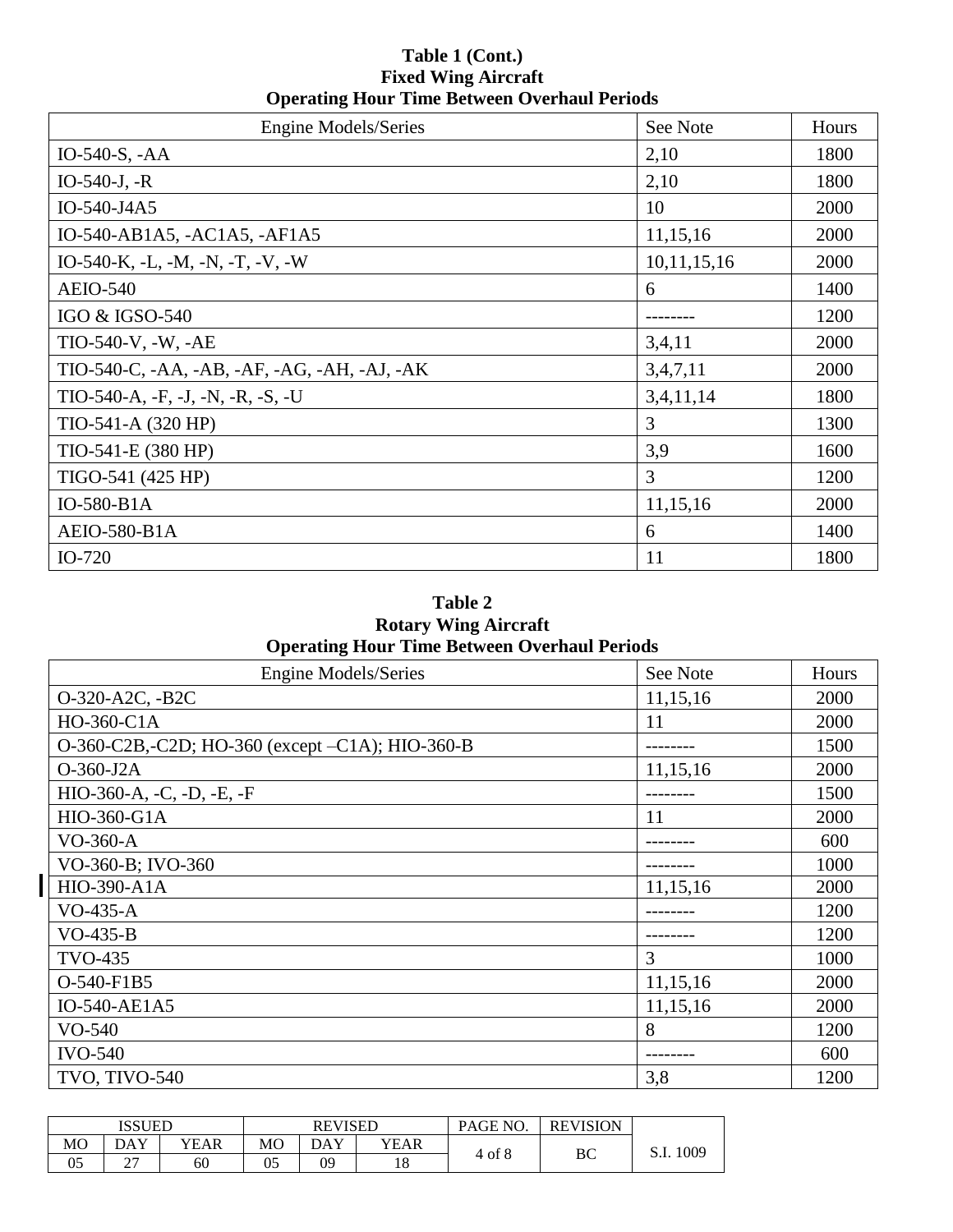### NOTES

- 1. Only engines built with 1/2 in. (12.7 mm) dia. exhaust valve stems. Engines of this series with 7/16 in. (11.1 mm) dia. exhaust valves must not exceed 1200 hours between overhauls regardless of the type of operation. New and rebuilt engines built with 1/2 in. (12.7 mm) dia. exhaust valve stems are identified, respectively, by serial numbers and date in the latest revision of Service Instruction No. 1136.
- 2. These engines are designed to incorporate exhaust turbocharging.
- 3. Turbochargers could require removal, prior to engine overhaul, for carbon removal and repair.
- 4. Engines with reverse rotation have same overhaul times as corresponding normal rotation engines.
- 5. 1200 HOURS: Engines that do not have large main bearing dowels must not be operated more than 1200 hours between overhauls.

1400 HOURS: Engines that have large main bearing dowels can be operated to 1400 hours between overhauls. These include engines with serial numbers L-7100-51A and up, and L-101-67A and up; engines which are in compliance with the latest revision of Service Bulletin No. 326; and remanufactured engines shipped after January 26, 1970.

2000 HOURS: Engines that have large main bearing dowels and redesigned camshafts can be operated to 2000 hours between overhauls. These include engines with serial numbers L-9762-51A and up; IO-360-C1E6 engines with serial numbers L-9723-51A and up; LIO-360-C1E6 engines with serial numbers L-524-67A and up; engines that are in compliance with the latest revision of Service Bulletin No. 326 and Service Instruction No. 1263. Rebuilt engines shipped after October 1, 1972, can be operated to 2000 hours between overhauls except those with serial numbers L-2349-51A and L-7852-51A which do not have the redesigned camshaft and must not exceed 1400 hours of operating time between overhauls.

- 6. The reliability and service life of engines can be detrimentally affected if they are repeatedly operated at alternating high and low power applications which cause extreme changes in cylinder temperatures. Flight maneuvers which cause engine overspeed also contribute to abnormal wear characteristics that tend to shorten engine life. These factors must be considered to establish TBO of aerobatic engines; therefore, it is the responsibility of the operator to determine the percentage of time the engine is used for aerobatics and establish his own TBO. The maximum is the time specified in this instruction.
- 7. TIO-540-C Series engines with serial numbers L-1754-61 and up, TIO-540-C Series engines that were rebuilt or overhauled at Lycoming Engines, Williamsport, PA after March 1, 1971, and TIO-540-C series engines that have been modified to incorporate large main bearing dowels as described in the latest revision of Service Instruction No. 1225 can be operated to 2000 hours. Engines that do not incorporate this modification must not exceed 1500 hours between overhauls.
- 8. VO, TVO and TIVO-540 engines built with P/N 77450 connecting rods as described in the latest revision of Service Bulletin No. 371 can be continued in service to 1200 hours. Engines that do not incorporate this new connecting rod are restricted to 1000 hours for VO-540 models and 900 hours for TVO and TIVO-540. See the latest revision of Service Bulletin No. 371 for improved connecting rod assembly.
- 9. TIO-541-E series engines with serial numbers L-804-59 and up, rebuilt engines shipped after March 1, 1976, and all engines that incorporate the improved crankcases and cylinder assemblies described in the latest revision to Service Bulletin Nos. 334 and 353 can be operated for 1600 hours before overhaul. Engines not in compliance with these requirements are limited to a 1200-hour TBO.

|    | ISSUED             |      |    | <b>REVISED</b> |      | PAGE NO. | <b>REVISION</b> |      |
|----|--------------------|------|----|----------------|------|----------|-----------------|------|
| МO | DAY                | YEAR | МO | DAY            | YEAR | 5 of 8   |                 | 1009 |
| 05 | $\sim$<br><u>.</u> | 60   | 05 | 09             | 18   |          | ВC              |      |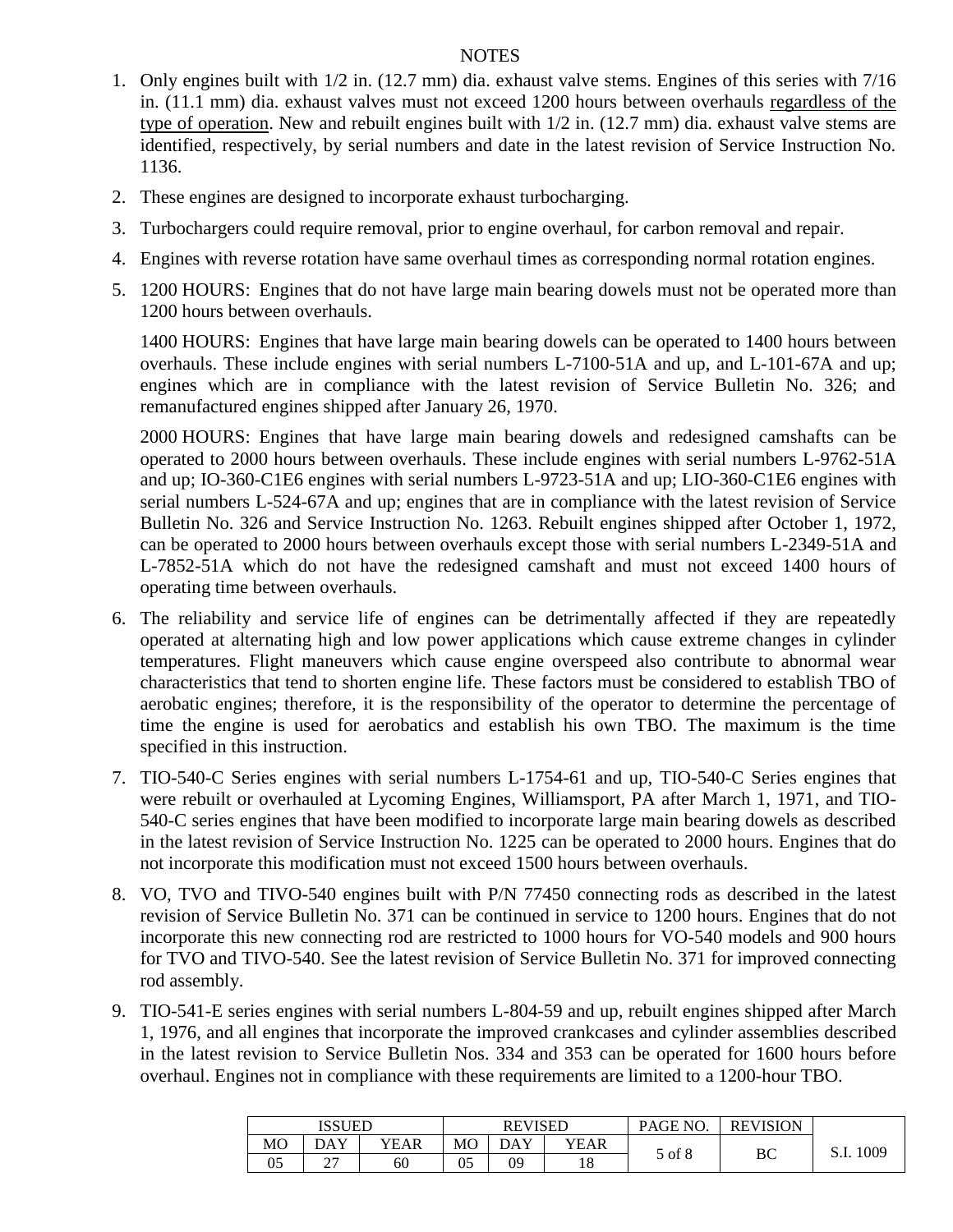- 10. Some engines in the field have been altered to incorporate an inverted oil system in order to perform aerobatic maneuvers. Whenever this modification is done to an engine, the TBO of the engine must be determined in the same manner listed for AEIO engines of the same model series.
- 11. If an engine is being used in "frequent" type service, by accumulating 40 hours or more per month, and has been so operated consistently since being placed in service, add 200 hours to TBO time. (Engines affected by AD 2012-19-01 and not in compliance with AD-2012-19-01 are not eligible for this TBO extension.)
- 12. To qualify for the 2400 hour TBO, high-compression, O-235's must have the increased strength pistons (P/N LW-18729). See the latest revision of Service Letter No. L213.
- 13. The high-compression O-235-F, -G and -J series do not have the increased-strength pistons (P/N LW-18729); therefore, they do not qualify for the 2400 hour TBO.
- 14. TIO-540-A series engines with serial numbers L-1880-61 and up, TIO-540-A series engines that were rebuilt or overhauled at Lycoming Engines, Williamsport, PA after March 1, 1971, and TIO-540-A series engines that have been modified to incorporate large main bearing dowels as described in the latest revision of Service Instruction No. 1225 can be operated to 1800 hours. Engines that do not incorporate this modification must not exceed 1500 hours between overhauls.
- 15. A 200-hour extension to the listed TBO can be applied to Lycoming Factory New, Lycoming Factory Rebuilt, and Lycoming Factory Overhauled engine models. Engine repairs or field overhauls that are performed by any entity other than the Lycoming Factory in Williamsport PA must meet all of the following requirements to be eligible for this 200-hour TBO extension:
	- a. Be performed using ONLY Lycoming genuine parts or FAA-PMA parts approved by Lycoming
	- b. Be performed using ONLY Lycoming approved procedures
	- c. Block 12 of FAA form 8130-3 must indicate the repair or overhaul was performed using ONLY Lycoming approved procedures and Lycoming genuine parts or FAA-PMA parts approved by Lycoming

A repair or overhaul performed using any FAA approved local shop procedures or using FAA-PMA parts not approved by Lycoming is not eligible for this 200-hour TBO. (Engines affected by AD 2012-19-01 and not in compliance with AD-2012-19-01 are not eligible for this TBO extension.)

16. When NOTE 15 is referenced with NOTE 11 for engine models in Tables 1 and 2, and the conditions of both NOTES are met, the sum of the extended TBO hours in both NOTES 11 and 15 can be added to the required TBO, thus extending the TBO a total of 400 hours. (Engines affected by AD 2012-19-01 and not in compliance with AD-2012-19-01 are not eligible for this TBO extension.)

|    |          | <b>ISSUED</b><br><b>REVISED</b> |                |     |      | PAGE NO. | <b>REVISION</b> |           |
|----|----------|---------------------------------|----------------|-----|------|----------|-----------------|-----------|
| MO | DAY      | YEAR                            | M <sub>O</sub> | DAY | YEAR | 6 of 8   | ВC              | S.I. 1009 |
| 05 | ^~<br>∠. | 60                              | 05             | 09  | 10   |          |                 |           |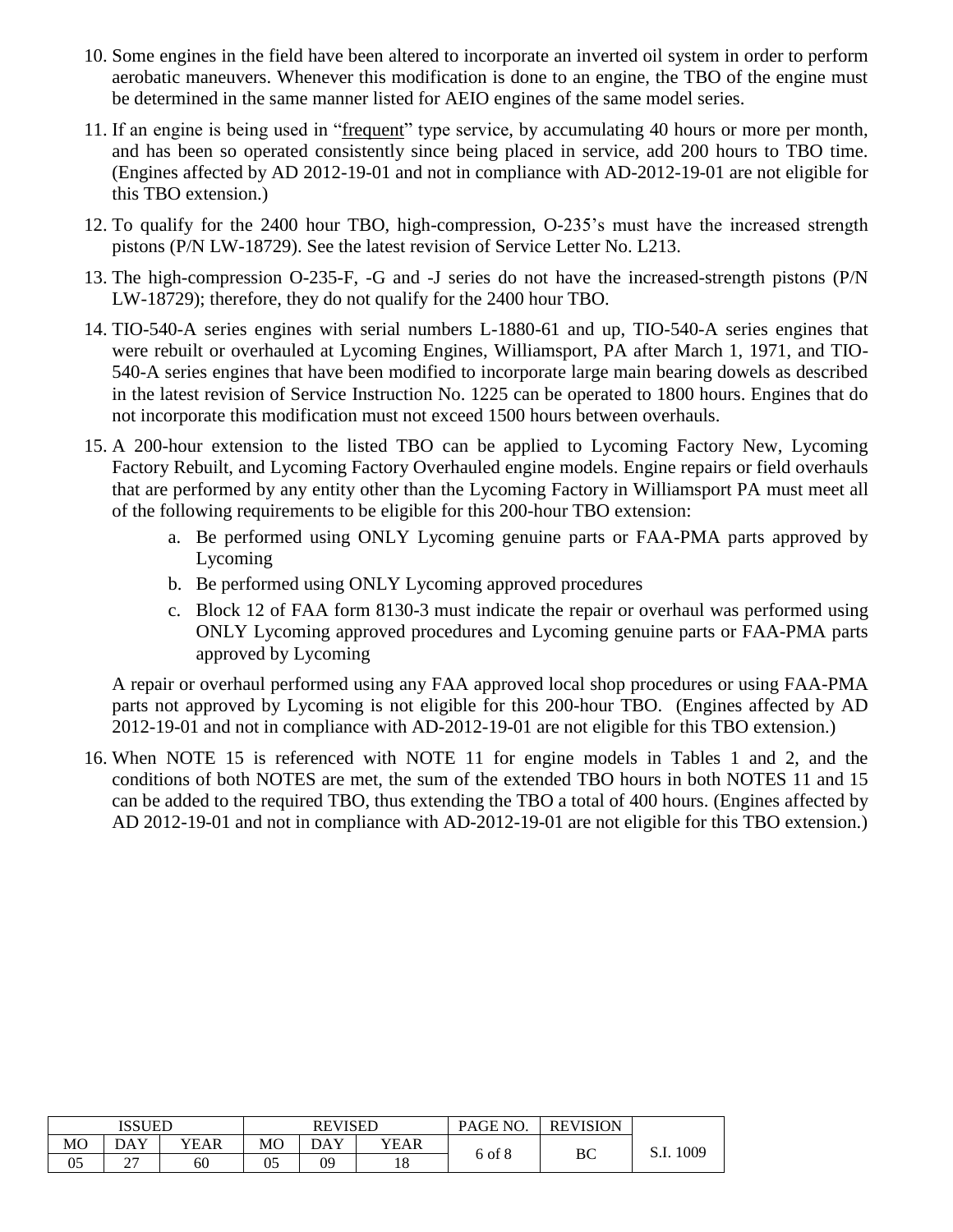

J.S. Department of Transportation **Federal Aviation** Administration

New York ACO Branch 1600 Stewart Ave Ste 410 Westbury, NY 11590 (516) 228-7300, Fax: (516) 794-5531

APR 26 2018

Ms. Marian Folk Principal Consultant Engineer **Lycoming Engines** 652 Oliver Street Williamsport, PA 17701

Subject: Lycoming Engines Request for Global Alternate Method of Compliance (AMOC) to Airworthiness Directive (AD) 2012-19-01 (AMOC Log #18-30/WTS-18-DOC-08129)

References: 1. FAA AD 2012-19-01 2. Lycoming Service Instruction (SI) No. 1009BC, Time Between Overhaul (TBO) Schedules (attached)

Dear Ms. Folk,

The Federal Aviation Administration (FAA) has received your letter dated April 24, 2018 requesting a Global AMOC to, paragraph(s)  $(f)(1)(i)$  and  $(f)(2)(i)$  of AD 2012-19-01 which states: "The time of the next engine overhaul as specified in Lycoming Service Instruction No. 1009AU, dated November 18, 2009, or ...".

The change in this version of SI 1009BC is the addition of the HIO-390-A1A engine model that was recently certified. The HIO-390-A1A is not affected by AD 2012-19-01. The 12 year calendar time limit currently in SI 1009BB has not changed.

The New York Aircraft Certification Office approves your Global AMOC request to paragraph  $(f)(1)(i)$  and  $(f)(2)(i)$  of AD 2012-19-01 which states: "The time of the next engine overhaul as specified in Lycoming Service Instruction No. 1009AU, dated November 18, 2009, or ...", to replace, SI 1009AU with SI 1009BC, titled, "Recommended Time Between Overhaul Schedules." Approval of SI 1009BC as a Global AMOC, that only adds the HIO-390-A1A engine model, to allow operators to use the time periods specified in Lycoming SI 1009BC to define the time of the next overhaul, does not affect the scope or intent of the AD, and will provide an equivalent level of safety.

|    | ISSUED   | PAGE NO.<br><b>REVISED</b> |    |     |      | <b>REVISION</b> |    |          |
|----|----------|----------------------------|----|-----|------|-----------------|----|----------|
| МO | DAY      | YEAR                       | MO | DAY | YEAR | of 8<br>−       |    | 1009     |
| 05 | ^7<br>Δ. | 60                         | 05 | 09  | 10   |                 | ВC | <u>.</u> |